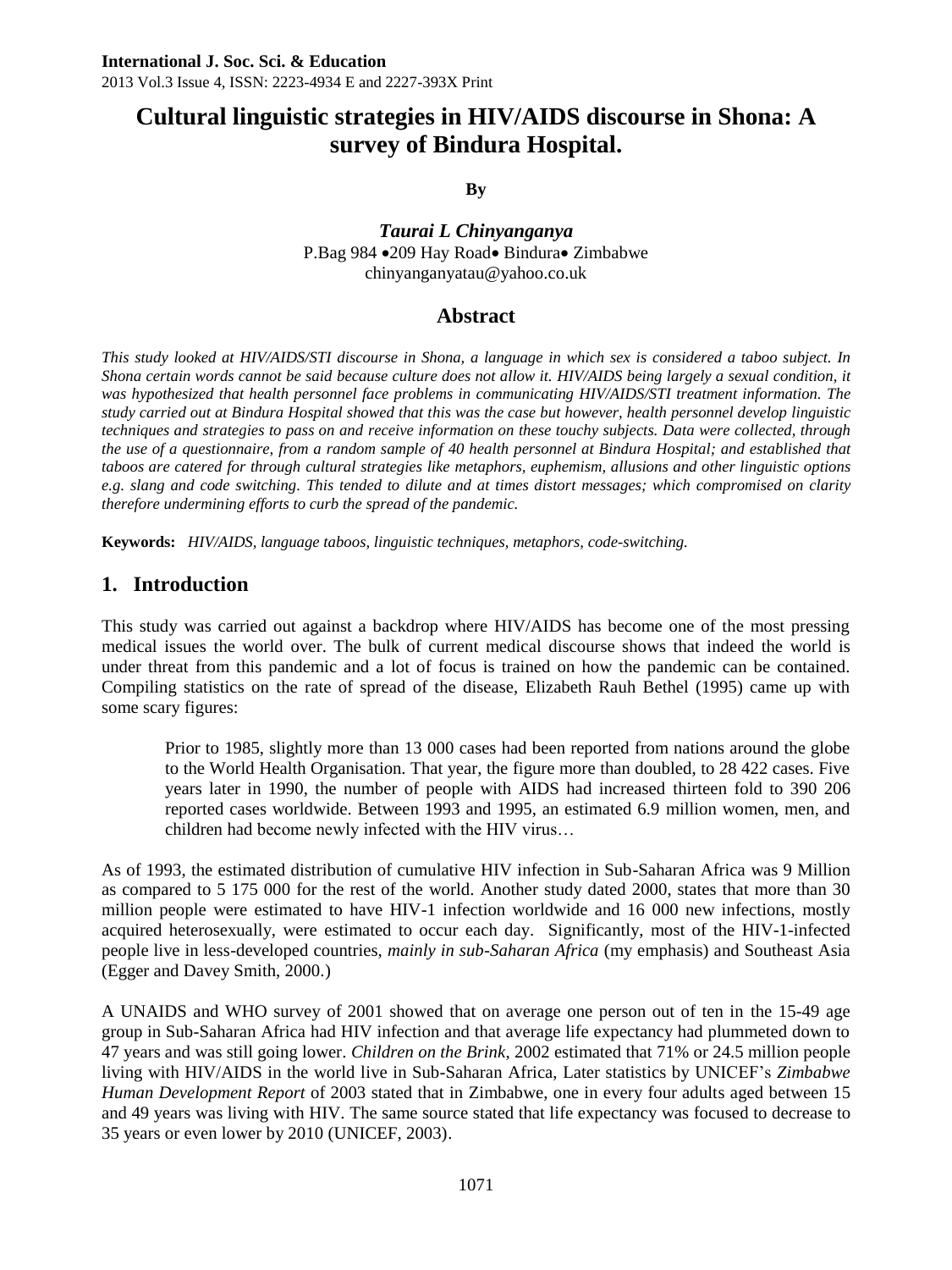More recent figures by *AIDS and HIV Information from*Avert.org show that in Zimbabwe at the end of 2007, 1 300 000 people were living with HIV/AIDS- constituting an adult rate of 15.3%. Of these, 680 000 were women and 120 000 were children. There were 140 000 AIDS deaths, leaving 1 000 000 orphans. The same source states that "an estimated 22.4 million adults and children were living with HIV in sub Saharan Africa at the end of 2008. During that year 1.4 million Africans died from AIDS. Around 14.1 million children have lost one or both parents due to the epidemic. Sadly more than 17 000 children are infected with HIV every year, the majority through mother to child transmission. DFID (2008)

With such statistics there cannot be enough research done on HIV/AIDS. Studies into ways by which the pandemic can be arrested in its rampage are of crucial importance, and this paper makes a modest contribution to that goal. The paper makes no claims of being pioneering work; a lot has already been written in Zimbabwe on the place of language in HIV/AIDS discourse. (See for example Mashiri et al, 2002, Chigidi, 2009). Like the mentioned scholars, this particular researcher sought to add a linguistic dimension to the corpus of knowledge generated on the scourge by showing how matters relating to language may have a part to play in the struggle to curb the spread of HIV/AIDS in Bindura (a mining and farming town 87km north of Harare, Zimbabwe.) It is my considered opinion that language, within a cultural context, has an important part to play in the efficacy or otherwise of disseminating information about, and treatment of, HIV/AIDS in our communities.

### *AIDS and Culture*

There is a definite inextricable link between AIDS and a people's culture. Though HIV is a medical condition presenting itself clinically, the condition is culturally constructed, "perceived, understood, and acted upon (or not acted upon) within a framework of culturally derived meanings." Taylor, (1995) (See also Berger and Luckman, 1967). It is in the context of this cultural dimension characterized by traditions and taboos (a socio-linguistic perspective) that this study sought to examine HIV/AIDS, It attempts to explain whether there is a correlation between language and the spread of the infection, its prevention or treatment. According to Dyk (2002) HIV/AIDS prevention programmes must be contextualised so that they are sensitive to local customs, cultural practices, religious beliefs, values, traditional norms and practices. The way that communication about HIV/AIDS is conducted, information exchanged, attitudes examined and support given determine the health personnel's impact in preventing and controlling HIV/AIDS. Writing on discourses of HIV/AIDS in South African media, Mark Connely and Catriona Macleod (undated) saw the social dimension of AIDS as pervasive and central. They cite Treichler 1999:18 who says "Until HIV/AIDS's simultaneous material and linguistic reality is understood we cannot begin to read the story of this illness accurately or formulate intelligent interventions.'

#### *Purpose of the study*

It is usually with a lot of discomfort that African people discuss matters to do with sex and sexuality; even inside homes and between spouses. This is especially so, among the Shona people. Muganda, 2000; Samukange, 2000 cited in Shumba et al, 2003 in their study of sexual maturation among adolescents observed that neither parents nor teachers in the Shona context talk to their children about growing sexual maturation because of cultural taboos. They posited that both parents and teachers generally feel embarrassed and ashamed to discuss matters to do with sexuality. Interviews conducted in Rio de Janeiro with gynaecologists revealed that the doctors often found it difficult to discuss issues related STI and sexuality with female clients. (*Network Family Health International, Vol 21, No.4 2002*). It was hypothesized in the initial stages of the research that our own health personnel have the same difficulty. It was therefore interesting to unravel the methodologies and strategies that medical personnel use to circumvent the problem, save face, while still communicating effectively in therapy. This study therefore focuses on linguistic taboos in the context of health practice because any talk about STI's and matters relating to HIV/AIDS of necessity includes the use of such tabooed words. It examines the pragmatic cultural strategies that health workers have or use to try and avoid breaking rules relating to taboos.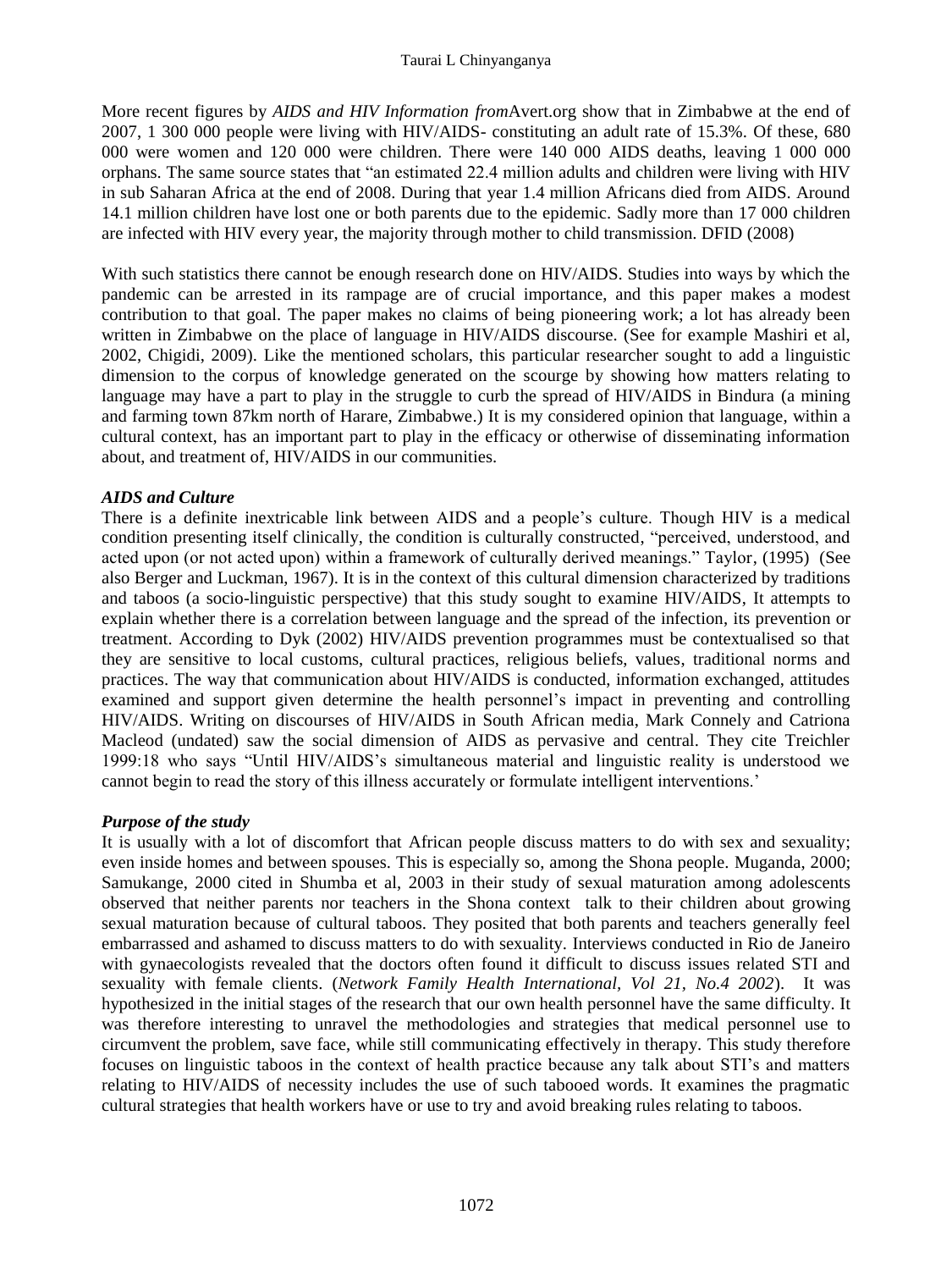Cultural linguistic strategies in HIV/AIDS discourse in Shona: A survey of Bindura Hospital.

#### *Research Questions*

The research was guided by the following questions: Are language taboos an issue in HIV/AIDs treatment discourses? What strategies do health personnel use to save face in potentially embarrassing situations? What effect does the face saving have on the import of their communications? What implications are there in HIV/AIDS therapy and treatment?

#### *Taboo*

Tischler (1983) cited in Chigidi, 2009 posits that "Every society has means of training and of social control that are brought to bear on each person, making it difficult for individuals to act or even think in ways that deviate too far from the group's values and norms. Deviation would be regarded as taboo and all societies have their rules about taboos. The same point is developed by Meade, 1930 also cited in Chigidi, 2009.

To respect taboo was duty towards society, because whoever broke it caught the taboo contagion and transmitted it to everyone and everything he came into contact with. Thus it behoved the community to enjoin respect for taboo, and even more, it behoved the individual to avoid contact with things taboo, otherwise his infraction of this potentially conventional inhibition recoiled upon him, in particular, with deadly severity. (Meade, 1930:18)

Wadaugh, (1998:234) sees taboo as "the prohibition or avoidance in any society of behaviour believed to be harmful to its members in that it would cause them anxiety, embarrassment, or shame." Another insightful definition is one according to Tagil, (1995) who posits that "Taboo can be characterized as being concerned with behaviour which is believed to be supernaturally forbidden, or regarded as immoral or improper; it deals with behaviour which is prohibited or inhibited in an apparently irrational manner. In language, taboo is associated with things which are *not* said and in particular with words and expressions which are *not* used." Those who break taboo rules are rebellious and society labels and punishes them as obscene, vulgar, offensive and blasphemous.

As follow up to Tagil's, (1995) definition, taboos can thus be divided into two categories; linguistic taboos and non-linguistic taboos. Non-linguistic taboos involve 'deviant' behaviours like incest, bestiality, homosexuality, disrespecting parents, eating meat of animals from which people derive their totems, working in the fields on selected sacred days etc. Linguistic taboos forbid the saying of certain things. Such things should not be said, not because they cannot be, but because people do not talk about them. Certain objects can only be referred to in certain circumstances, or only by certain people. Wadaugh, (1998). Both in traditional and modern societies, "compliance with verbal taboos is part of the ethnography of communication; for society sometimes places certain words under strict verbal censorship". Yankah (1998: 15) cited in Mashiri, et al. (2003). Examples of tabooed subjects are sex, male-female genitalia, semen, excretion, bodily functions, death, religious matters, politics etc.

Much as they may be touchy as regards non-linguistic taboos, the Shona people are more sensitive to the use of taboo words. Even when it is unavoidable to use them, they try in all ways possible to substitute them for others that are more palatable. A competent speaker of Shona is therefore aware of speaking norms that prohibit verbal references to certain words… whose direct verbalisation could unleash forces of instability or stir grief (Mashiri, et al. 2003).

From the foregoing it can be inferred that linguistic taboos are an issue when considering treatment and talk about STI's, HIV/AIDS. Talk about STI is talk about sex and HIV/AIDS have generally been characterized as sexual conditions. It is therefore important to find out what pragmatic options health personnel employ as they deal with such matters, considering that they are a frequent occurrence in a health practitioner's average day at work.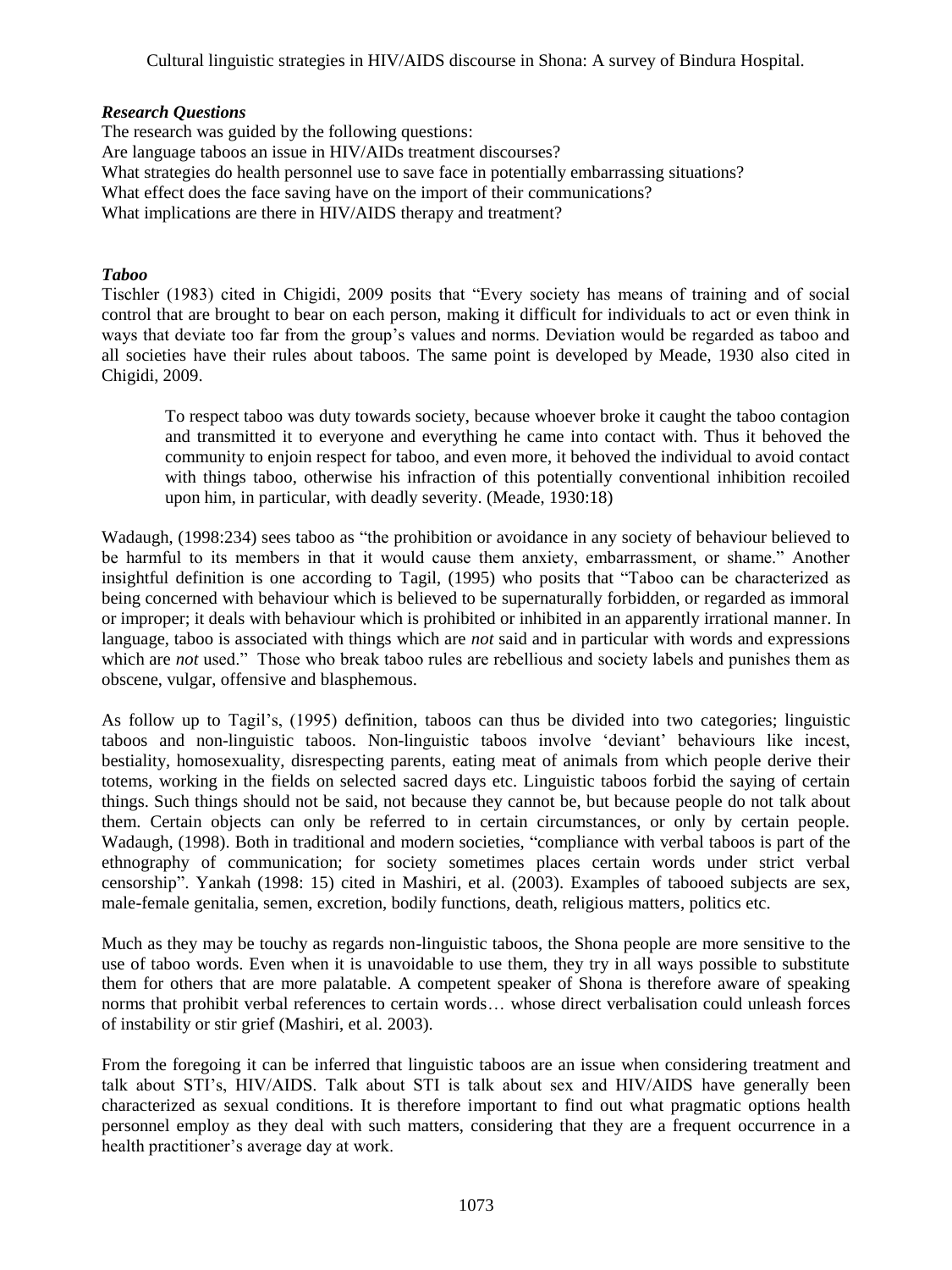#### Taurai L Chinyanganya

#### *Cultural Linguistic Strategies*

In order to deal with the mentioned taboos, pragmatics or cultural linguistic strategies are used by the Shona to minimize embarrassment and save face. Levinson, (1983) defines pragmatics simply as "the study of language usage." It relates to the way that human beings use language in a social context. In other words it is the study of language from a functional perspective that is, it attempts to explain facets of linguistic structure by reference to non-linguistic pressures and causes." If one were to link it to Chomskyan linguistic distinctions between competence and performance- or Saussuer's langue and parole, pragmatics would be concerned solely with performance/ parole principles of language use, or utterance meaning. Dwelling only on the competence plain of language is bound to violate rules governing linguistic taboos and it is necessary to look at performance and how meaning can be best conveyed with as little violation as possible to the sensibilities of people as the health workers discharge their duties.

Some of the cultural strategies used involve the use of euphemism or the dressing up of certain words or subjects in language to make them more palatable or presentable. Euphemistic words and expressions allow us to talk about unpleasant things and disguise or neutralize the unpleasantness… They also allow us to give labels to unpleasant tasks and jobs in an attempt to make them sound almost attractive (Wadaugh, 1998). It is a politeness strategy in which such things are talked about in a very roundabout way or with the aid of euphemisms, metaphors and allusions. At times people develop an elaborate system of substitutions including substitute words with no traceable associations as well as words from other languages (Mncube, 1994). Zeroing in on the Shona people, Mashiri et al. (op.cit.) say in the introduction to their paper, "Naming the Pandemic", "the Shona people consider matters relating to sex, death, illness or the other's misfortune as taboo or unspeakable. Thus, (they) create and use numerous euphemisms, metaphors, colloquial expressions and slang for naming HIV/AIDS or referring to its consequences since they perceive the acronym HIV/AIDS as too direct, highly unsettling and face threatening (Lin 1999: 12, Gao and Ting-Toomey 1998:77).

#### *Design*

The design took the form of a descriptive survey with the questionnaire as the chief data collection instrument. The interview was also used with a few of the respondents to get more inside information from the more experienced members of staff at the Hospital.

#### *Sample*

Purposive sampling was used in this research. This method is handy and appropriate when the researcher's interest lies in each member of the group, rather than merely representativeness. In this sampling, the researcher "purposely selects certain groups or individuals for their relevance to the issue being studied." (Williamson, et al, 1977:224) Bindura Hospital staff comprises 120 qualified nurses, 104 of whom are females and the rest (16) male. Forty health professionals (30% of the total and roughly representing three main age groups that emerged) participated in this research. The nurses were selected since they were easily accessible; they were the people manning the different departments from which data was collected. The departments represented are as follows: the Children's, Female, Male, Maternity wards and the OIC (Opportunistic Infections Clinic). Each department is staffed, on average, by 8 nurses during day time, and 3 during the night. (The OIC, however, does not operate at night). The research did not focus on the ancillary or support wing of the personnel at the hospital; although interesting findings could be gleaned from that section. It also left out the patients although the hospital treats on average 80 patients daily, 500 patients weekly and 1800 patients monthly. It was felt that that larger population needed its own separate research.

Of the 40 respondents 6 were male and 34 female representing a percentage of 85 and 15 respectively. The age ranges were twenty two respondents from the 20 to 30 range, nine from the 30 to 40 range, seven from the 40 to 50 and two from the 50 and over ranges. This shows that the majority of the respondents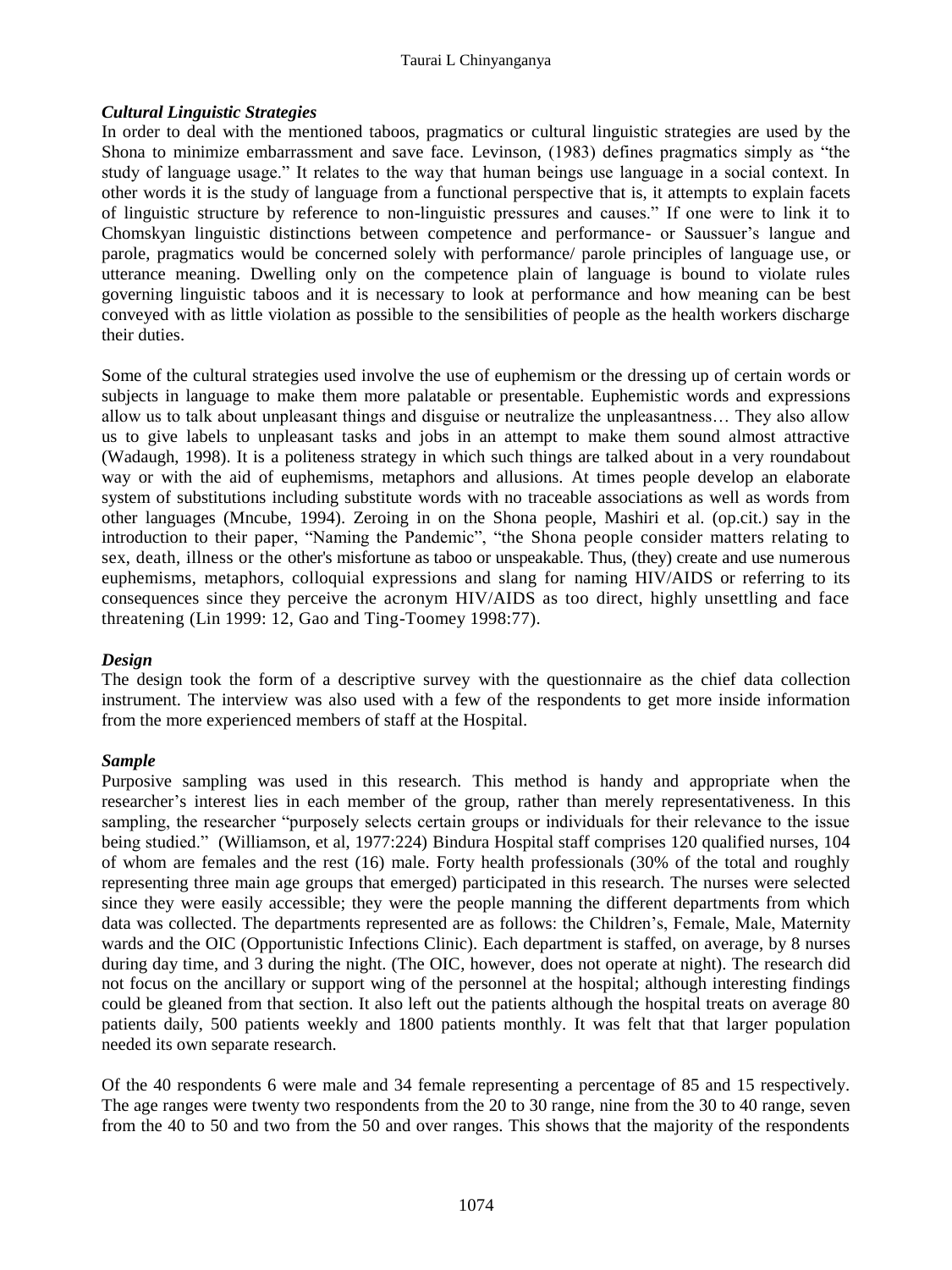are in the relatively young group. It is also this group that has the least post training experience and least experience in treating HIV/AIDS related ailments.

#### *Data Collection*

The questionnaire and interview methods were used to collect data. Combining the two was preferred because the methods are complementary. The questionnaire enabled health personnel to give their views without embarrassment because of its anonymity. The open and closed-ended questions that were included in the questionnaire gave the health personnel an opportunity to present objective and subjective information vital for the study.

### **2. Findings**

#### *Are language taboos an issue in HIV/AIDs treatment discourses?*

It emerged from the study that there is a definite issue as regards language taboos when discussing matters related to sex and sexuality. It was also clear that given the unequal ratio of male as compared to female staff, there are no provisions for having same sex therapy sessions where male personnel deals with male clients only, and vive versa. Even if that were the case, the research established that the taboo issue would still come into play. The survey showed that in the main, the health personnel at Bindura hospital do not have marked problems communicating about AIDS/STI. 15 respondents thought that personnel are free to talk about these issues, 12 were comfortable, while 11 indicated their discomfort and 2 said that they were embarrassed by taboo words.

The above shows that the majority (27), representing 67% do not have problems of communication about the sensitive issues in HIV/STIs and 13 respondents, or 33%, feel some discomfort in communicating such matters. 13 seems to be a small number, but given that it represents about a third of the respondents, it becomes quite significant. It was felt that the embarrassment they profess might have important implications in HIV/STI therapy and treatment. It was thus postulated that there may be a correlation between language and HIV/STI prevention or treatment.

It also surfaced from the research that patients have a greater challenge communicating about such matters. Asked whether patients are Free, Comfortable, Uncomfortable or Embarrassed about sexual conditions, responses showed that health personnel perceived patients as having a greater problem with taboo words than health workers. 5 respondents thought patients are free to discuss such issues, 10 thought they were comfortable, while 16 said they were uncomfortable and 9 indicated that they are embarrassed. This gives us a total of 25 respondents, representing 63%, who thought that there was a problem with patients discussing taboo subjects. The survey quoted the following as issues causing the most discomfort:

'Sexual practices and problems, especially condom use'.

'H.I.V/AIDS and other S.T.I's, especially genital ulcers or genital herpes'. 'Patients think we as health professionals will publicise their status since we come from the same community'.

'Sex and S.T.I's.' 'Male, female genitalia'. 'Opening up about the particular complaints they have'. 'Opening up and showing where it hurts is a problem'. There was the observation that 'Old people feel embarrassed to discuss their sex life and problems with young health practitioners.'

#### *What strategies do health personnel use to save face in potentially embarrassing situations?*

Most of the respondents (25) said that they use Shona through and through, but employ metaphors, allusions, euphemisms and circumlocution to save face. 11 said that they code switch to English should there be a potentially embarrassing moment. Four said that they sometimes code switch to slang as a face saving measure especially when dealing with younger patients.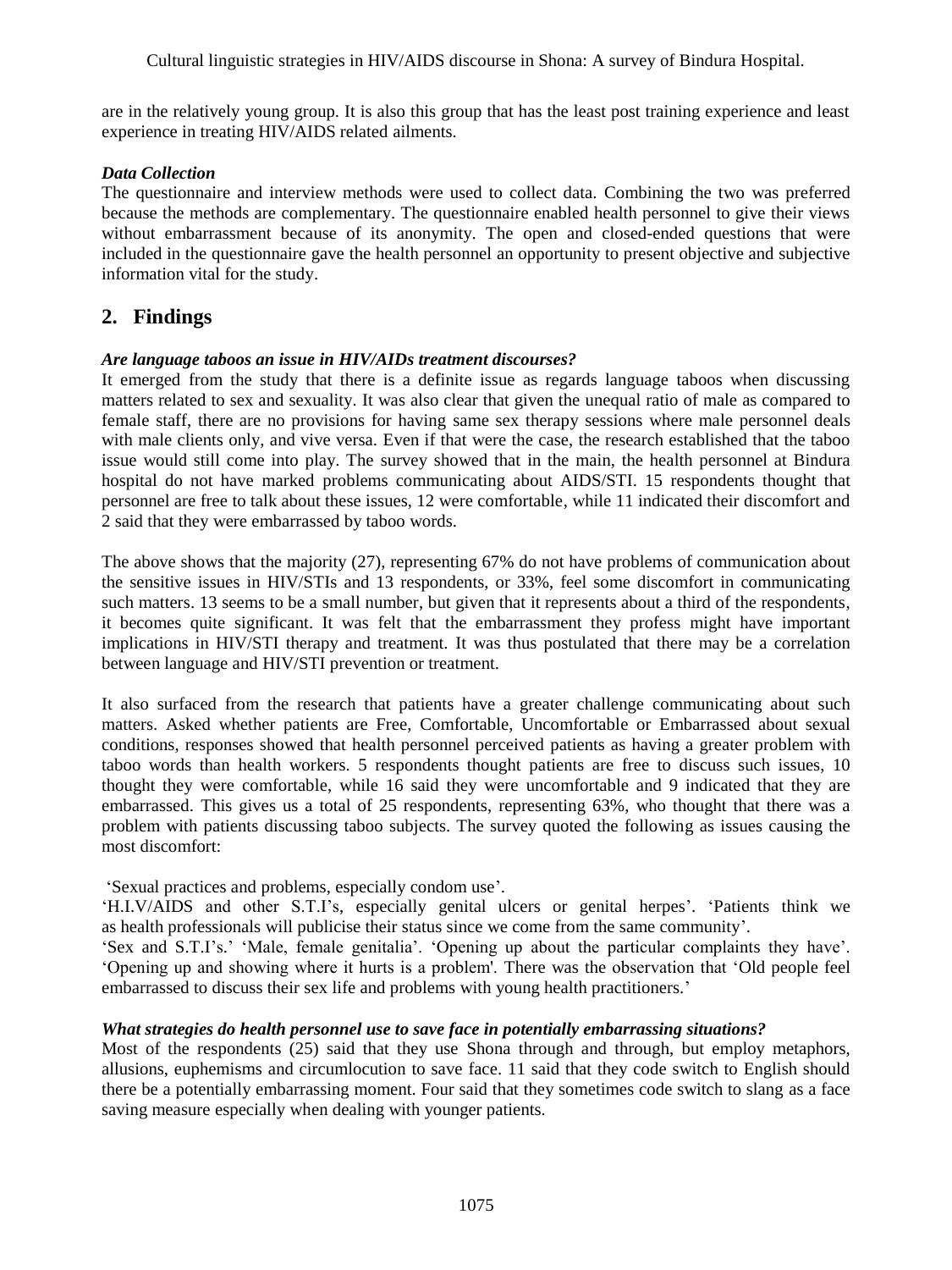Comments raised about the logic of using Shona were that most clients understand or use the language as mother tongue. There was a strong feeling that all that there is to say is better said in this language. An elderly respondent said of the matter, 'In health issues there is no need of change of language when communicating with client/patient. Patient's language is the one which should be used to avoid communication break down or a client/patient is asked which one he/she is free to use.' (sic) The catchment area of Bindura is mostly the rural areas and farms around it, the mining community and the urban dwellings. All the people from these areas understand the language and for the younger generations, it is their mother tongue. The Shona idiom used is however coloured with euphemisms, metaphors and allusions to try and avoid the taboo issue.

Those who opted for English were of the opinion that the use of this language is better 'because some Shona words are not acceptable to some cultures and religions' and that English is a common language accessible to a significant portion of our population. Saying all there is to be said in English does not have the cultural entailment of the taboo curse. The other advantage associated with English is that it is the language of science, and one that has a complete corpus of biological terminology available to transcend the boundaries ascribed by cultural taboos. The same can be said about those opting to switch into slang in embarrassing moments. Their view was that slang is less formal and therefore lightens up the situation. As Lederer (1997: 5), cited in Mashiri et al points out, "slang allows us to break the ice and shift into a more casual and friendly gear". It was found that with the younger aged patients this was a useful alternative.

#### *What effect does the face saving have on the import of communication and what implications are there for HIV/AIDS therapy and treatment?*

There were opinions that in using euphemisms, metaphors and allusions as ways to circumvent certain words, expressions etc. something is lost in terms of the full meaning of the substituted part. The following are some of the submissions by respondents: 'you will miss the exact point because you will be generalizing,' 'differential diagnosis instead of proper diagnosis maybe derived,' 'Sometimes in avoidance you will be causing more harm as meaning can be disturbed'.

In code-switching to English, a serious supposition is made; that people do understand English presumably because it is the official language of business, governance and wider cross-cultural communication in Zimbabwe, hence responses like 'Using English is effective but it is difficult for those who do not understand the language'. While a significant portion of the urban Zimbabwean population is proficient in the use of English (which is spoken as a second language in the country) the same cannot be entirely true of some of the rural populations.

Thus, a kind of catch 22 situation is engendered, where in an effort to avoid taboo words cultural pragmatics are used ironically to the detriment of meaning, yet switching to English or slang also mars its effective delivery.

### **3. Discussion**

It appears that both probing for information about the patients' conditions and responses to the questions during the diagnostic stages may be hindered by these social taboos. In an effort not to break taboo rules and considerations both the patient and the health practitioner may resort to more round about ways of gathering and conveying information. Thus sexual intercourse is vaguely referred to as 'sleeping with a man' or 'sleeping with a woman' to female and male patients respectively. This is an example of euphemism or circumlocution. In some cases it is called 'bonde', a metaphor translating to 'sleeping mat', or 'kuisa', a slang term equivalent to 'putting' in English. Sexually transmitted diseases are 'diseases of the sleeping mat' and the phallus is called 'nhengo yechirume', translating into 'organ of the male'. Semen is referred to as 'mbeu yababa', or 'father's seed'. The euphemism 'kuzasi kwenyu' or 'your lower regions' or 'nzira yemwana' 'the path of the baby', 'kunobuda neweti' or 'where the urine comes out through' are sometimes used to refer to female genitalia.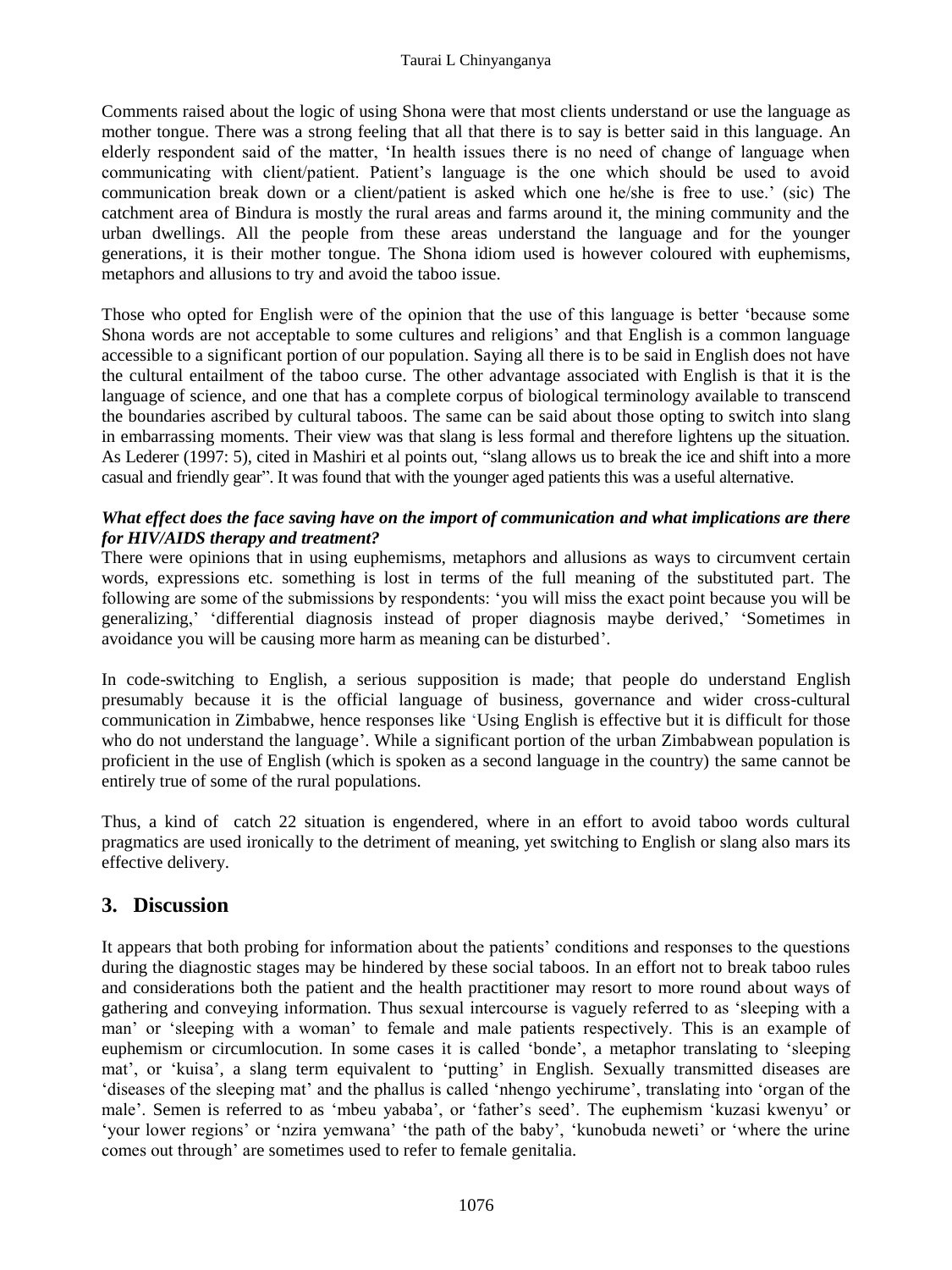Such avoidance as detailed above has been observed as impeding or dulling the full import that might perhaps have obtained had the actual words been spoken. This is suspected to be causal to miscommunication or misinterpretation (although to a small extent) as noted by Dr. Chris Ellis, (1999) who works in the KwaZulu –Natal region of South Africa. He says, "One of the most common causes of misinterpretation in the diagnostic process is that many African languages use metaphors, allusion and euphemisms especially when dealing with illness." Misinterpretation in diagnosis is frightful. It may lead to wrong medication or prescriptions at times with dire implications to the patient.

There is also the hesitation to mention HIV/AIDS. Often both the health practitioner and the patient will talk about and name the opportunistic infections or conditions that result from a compromised immune system. They will refer to TB, herpes, pneumonia etc, but they will skirt naming the pandemic. They may allude to 'mukondombera' (the scourge) or 'zvirwere zvamazuva ano' (diseases of today) but not HIV/AIDS. Similar observations were made about the Xhosa in South Africa, "Although it is common to refer indirectly to illnesses, HIV/AIDS has a special status in the hierarchy of diseases. It is the new *threat to harmony* and if one breaks the hlonipha (taboo) custom of avoiding this name with its close relation to another taboo, sex, one is invoking chaos and adversity. (Mncube, 1994) It is the same evasion or practice of 'beating about the bush' which is seen in this research as leading to ambiguities that may compromise the efficacy of the therapeutic interaction. It was also found out to be contributory to reluctance by some patients to take the necessary HIV tests.

## **4. Recommendations**

In 1995 the then minister of health in South Africa, Dr. Nkosazana Dhlamini-Zuma was quoted in Connelly and Mcleod op cit. as outlining five key strategies to fight HIV/AIDS in the years ahead. These were school-based life skills programmes, widespread use of media, appropriate treatment of sufferers, increased access to condoms and providing adequate support. These issues are important interventions that may help arrest the pandemic's rampage. They also tally with the recommendations of this research.

In line with matters relating to the taboo issue, many respondents in this research favoured the first two of Dhlamini-Zuma's recommendations, that sex education must be government priority and media should harnessed more, to disseminate information. The following comments by respondents were common: 'health education should continue so that people feel free to discuss sex, STI's and HIV/AIDS related conditions', 'parents and teachers should start teaching children from early ages the subject (sex related issues) to avoid resistance and embarrassment. I feel the proper words should be used in their languages', 'the media should be used with celebrities and other well-known personalities like politicians playing lead roles in such campaigns'.

The government of Zimbabwe is making efforts to raise awareness through HIV/AIDS education in schools and even institutions of higher learning. A case in point is Bindura University of Science Education where HIV/AIDS is a compulsory course of study in the programmes offered in all faculties. The research suggests that it is perhaps in the context of such education that people may become increasingly free to discuss sex, STI's and HIV/AIDS related conditions.

However, these educational endeavours are mostly carried out in English. Trying them in Shona might meet with resistance among participants. Such was the case with the Nepalese educational programme 'Chatting with my best friend', a programme on safe sex and HIV/AIDS awareness beamed on radio. Binayak Aryal, one of the producers said, "Initially we got letters complaining about the discussions on use of condoms, sex or sexual organs…" With time and patience the producer saw changes, "Now there is a change. Even parents and school teachers advise young people to listen to the program." On the same issue Nirmal Rijal, another producer of the same programme, underscores the need to open up, "Without talking, these issues remain a taboo. It is something that needs to be discussed." IPPF, 2009.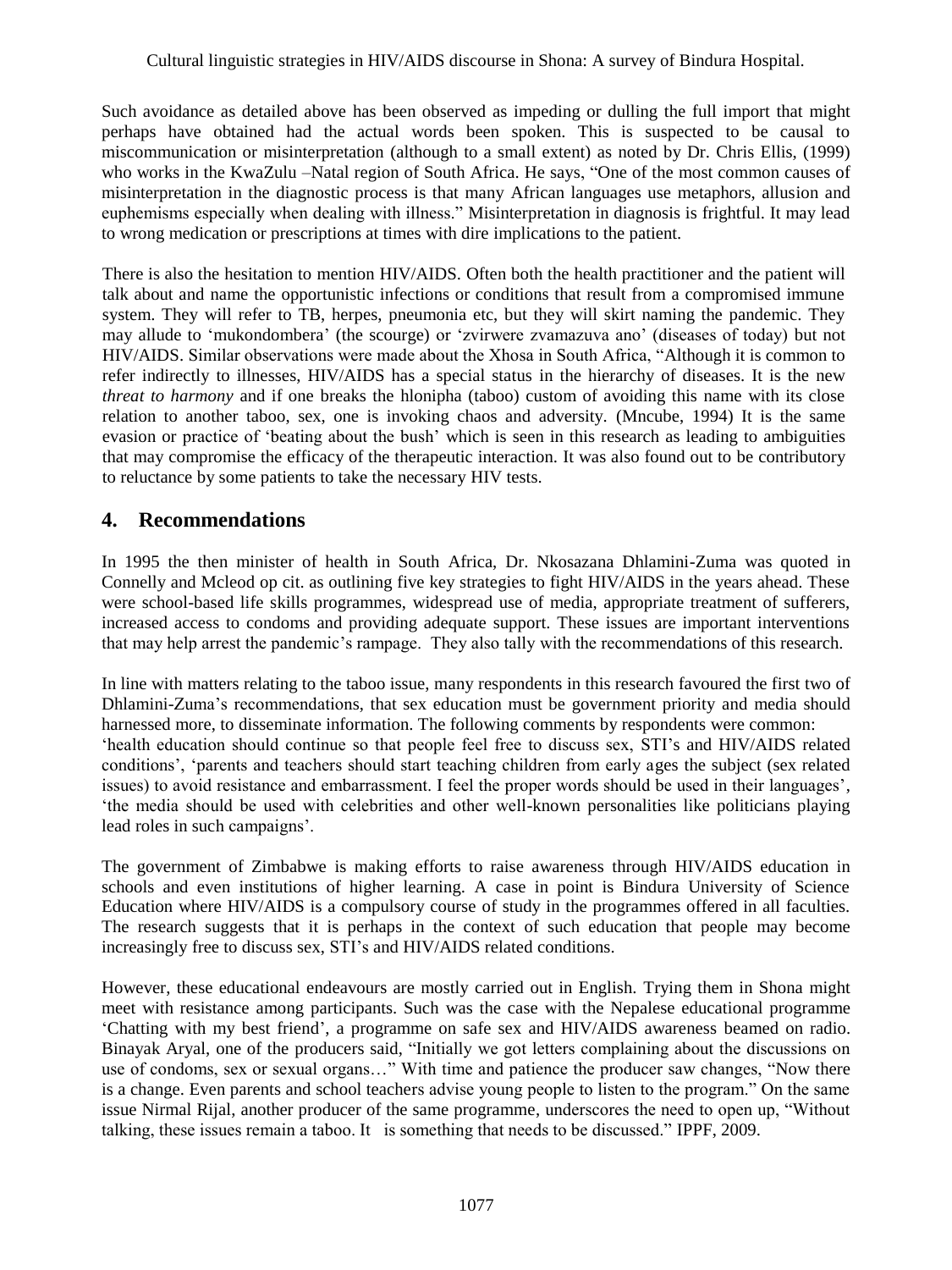There was an observation that as they avoid taboo and save face, medical personnel are actually coming up with a specialist discourse, a sub-dialect of Shona for medical purposes or some specialist discourse. The medical superintended of Bindura Hospital was of the opinion that the taboo situation far from inhibiting the medical personnel it actually empowers them by enriching their language and repertoire of lexical items to cater for that which cannot be said. She mentioned all the paraphernalia used to musk embarrassment as a rich cultural resource which makes it possible to get 100% meaning in therapy situations with the least embarrassment among interlocutors. However this sub-dialect could prove to be the closed kind with the entailment that it has to be taught to members of the public who will want to access health services. Recommendations were that popular media figures, politicians and celebrities could be used to disseminate the education.

### **5. Conclusion**

This survey made the observation that, to some extent, the taboo norm is an issue in African society. Because of it, medical practitioners have to develop strategies to avoid certain words that are difficult to verbalise. This avoidance was seen to be potentially detrimental to or at least compromising, in terms of the efficacy of therapy in the context of HIV/AIDS and STI's. There seems to be a case for the demystification of the sexual taboo through formal or institutionalised education and informal education in the home environment and social settings. Such education should start at children's early ages so they grow up in a culture less enslaved to taboo. Popular social figures be should used through the media to demystify taboos. The pandemic should be named; sex and sexuality talked about using their proper names, and so perhaps water down the taboo curse. Given the substance that children are exposed to anyway through TV, perhaps Shona society is guilty of unnecessarily deifying the sexual taboo?

## **References**

AIDS and HIV Information AVERT. Org. (Accessed 22/04/10)

- Bethel,E.R (1995) *AIDS: Readings On A Global Crisis.* Simon and Schuster Company, Massachusetts.
- Chigidi William Lungisani "Shona taboos: the Language of Manufacturing Fears Sustainable Development." *The Journal of Pan African Studies.* Vol3, no 1, September 2009.
- Connelly, M. and Macleod, C. "Waging war: Discourses of HIV/AIDS in South African media" Department of Psychology, University of Fort Hare/ Rhodes University, East London, South Africa.
- Crawford, P., Brown, B., and Nolan, P. (1998) *Communicating Care: The Language of Nursing*. Stanely Thornes Publishers Ltd, Cheltenham, UK
- Department for International development. 2008. *Zimbabwe Factsheet*. 11<sup>th</sup> February. AVERT.org accessed 22/03/2010.
- Ellis, C. (1999) *Learning Language and Culture in the Medical Consultation*. Sue McGuiness Communications, Parktown North.
- *Network Family Health International, Vol 21, No.4 2002*
- IPPF International Planned Parenthood Federation. 27 August 2009, Sundar Nagar, New Delhi.
- Levinson, S.C. (1983). *Pragmatics.* Cambridge University Press, UK
- Mashiri, P, Mawomo, K and Tom, P. "Naming the Pandemic: Semantic and Ethical Foundations of HIV/AIDS Shona Vocabulary"*.* In *Zambezia (2002), XXIX (ii)*
- Matthias Egger and George Davey Smith "Promotion of condom use in a high-risk setting in Nicaragua: A randomised controlled trial." *The lancet*; June 17, 2000.